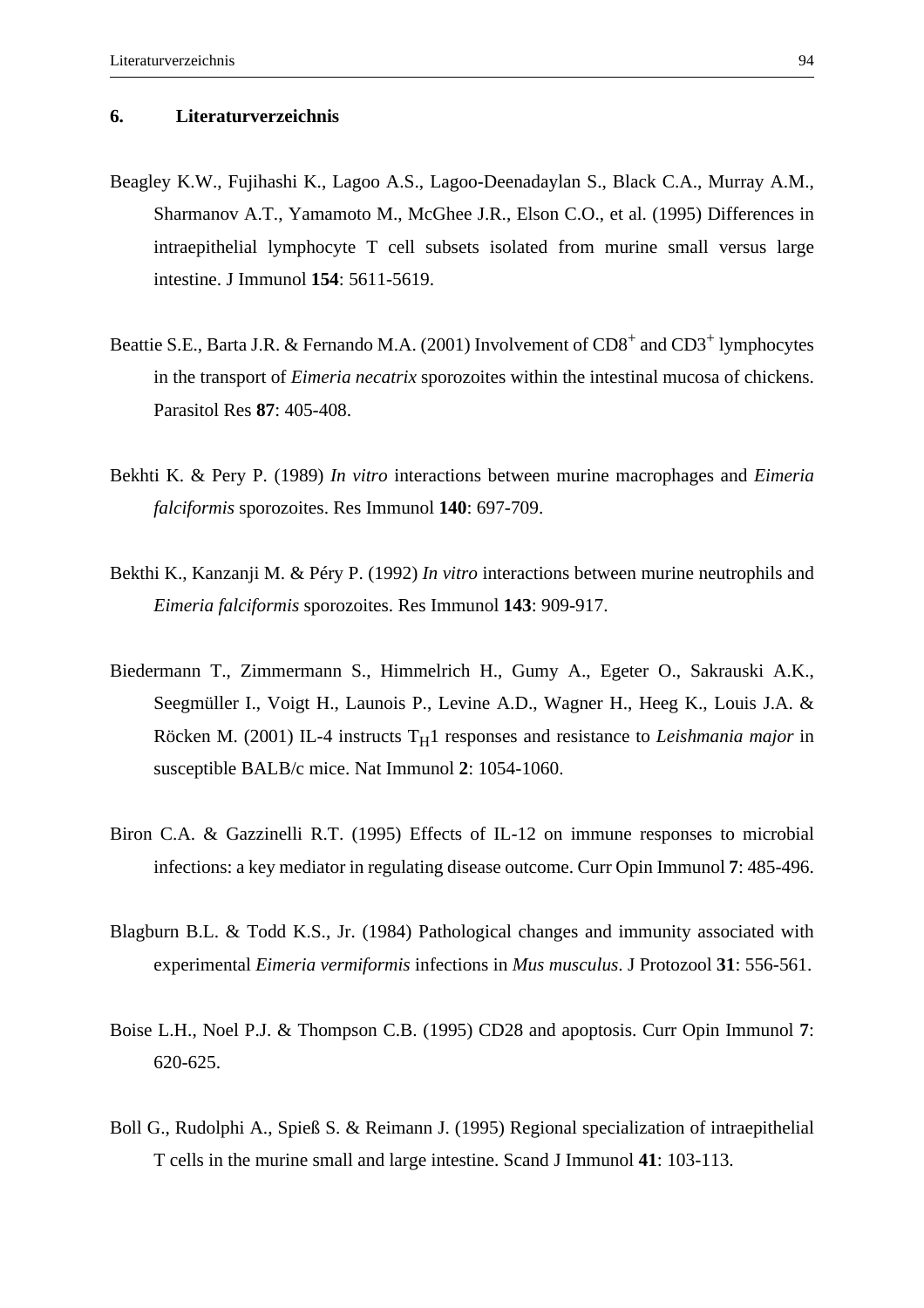- Bradford M.M. (1976) A rapid and sensitive method for the quantitation of microgram quantities of protein utilizing the principle of protein-dye binding. Anal Biochem **72**: 248- 254.
- Brunet L.R. (2001) Nitric oxide in parasitic infections. Int Immunopharmacol **1**: 1457-1467.
- Brunner M.C., Chambers C.A., Chan F.K.-M., Hanke J., Winoto A. & Allison J.P. (1999) CTLA-4-mediated inhibition of early events of T cell proliferation. J Immunol **162**: 5813- 5820.
- Brzoza K.L., Rockel A.B. & Hiltbold E.M. (2004) Cytoplasmic entry of *Listeria monocytogenes* enhances dendritic cell maturation and T cell differentiation and function. J Immunol **173**: 2641-2651.
- Buzoni-Gatel D., Lepage A.C., Dimier-Poisson I.H., Bout D.T. & Kasper L.H. (1997) Adoptive transfer of gut intraepithelial lymphocytes protects against murine infection with *Toxoplasma gondii*. J Immunol **158**: 5883-5889.
- Byrnes S., Eaton R. & Kogut M. (1993) In vitro interleukin-1 and tumor necrosis factor-alpha production by macrophages from chickens infected with either *Eimeria maxima* or *Eimeria tenella*. Int J Parasitol **23**: 639-645.
- Chapman H.D. (1997) Biochemical, genetic and applied aspects of drug resistance in Eimeria parasites of the fowl. Avian Pathol **26**: 221-144.
- Chen W., Harp J.A. & Harmsen A.G. (1993) Requirements for  $CD4^+$  cells and gamma interferon in resolution of established *Cryptosporidium parvum* infection in mice. Infect Immun **61**: 3928-3932.
- Chen W., Jin W. & Wahl S.M. (1998) Engegement of cytotoxic T lymphocyte-associated antigen 4 (CTLA-4) induces transforming growth factor β (TGF-β) production by murine CD4+ T cells. J Exp Med **188**: 1849-1857.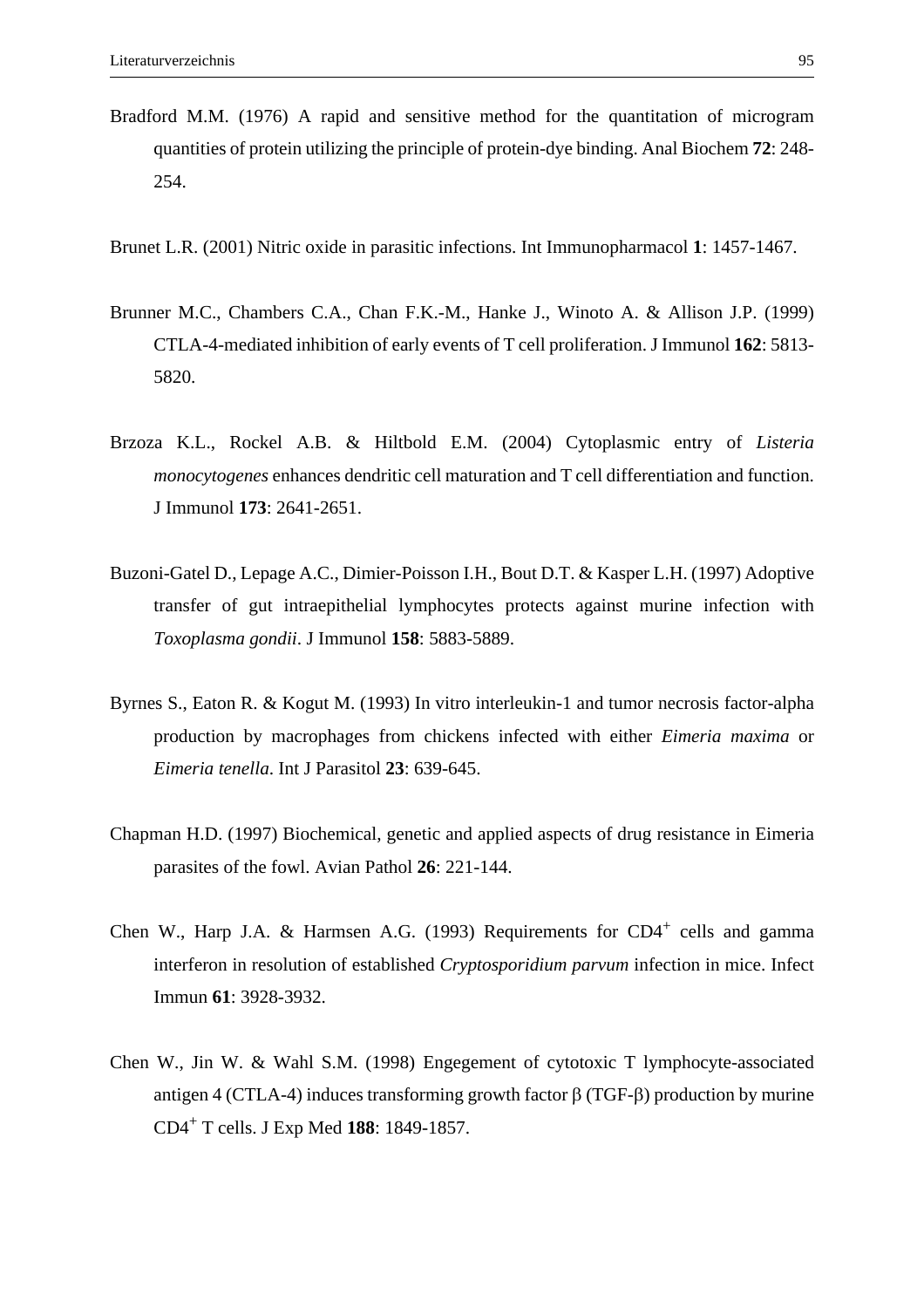- Cho W.-S. & Chae C. (2003) Expression of inflammatory cytokines (TNF-α, IL-1, IL-6 and IL-8) in colon of pigs naturally infected with *Salmonella typhimurium* and *S. choleraesuis*. J Vet Med **50**: 484-487.
- Claesson M.H., Rudolphi A., Kofoed S., Poulsen S.S. & Reimann J. (1996) CD4+ T lymphocytes infected into severe combined immunodeficient (SCID) mice lead to an inflammatory and lethal bowel disease. Clin Exp Immunol **104**: 491-500.
- Combe C.L., Curiel T.J., Moretto M.M. & Khan I.A. (2005) NK cells help to induce CD8<sup>+</sup>-Tcell immunity against *Toxoplasma gondii* in the absence of CD4+ T cells. Infect Immun **73**: 4913-4921.
- Daszak P. (1999) Zoite migration during *Eimeria tenella* infection: parasite adaption to host defences. Parasitol Today **15**: 67-72.
- Denkers E.Y. & Gazzinelli R.T. (1998) Regulation and function of T-cell-mediated immunity during *Toxoplasma gondii* infection. Clin Microbiol Rev **11**: 569-588.
- De Winter H., Cheroutre H. & Kronenberg M. (1999) Mucosal immunity and inflammation II. The yin and yang of T cells in intestinal inflammation: pathogenic and protective roles in a mouse colitis model. Am J Physiol **276**: G1317-G1321.
- Diehl S. & Rincón M. (2002) The two faces of IL-6 on Th1/Th2 differentiation. Mol Immunol **39**: 531-536.
- Dimier-Poisson I., Aline F., Mévélec M.-N., Beauvillain C., Buzoni-Gatel D. & Bout D. (2003) Protective mucosal Th2 immune response against *Toxoplasma gondii* by murine mesenteric lymph node dendritic cells. Infect Immun **71**: 5254-5265.
- Drapier J.C., Wietzerbin J. & Hibbs J.B. Jr. (1988) Interferon-gamma and tumor necrosis factor induce the L-arginine-dependent cytotoxic effector mechanism in murine macrophages. Eur J Immunol **18**: 1587-1592.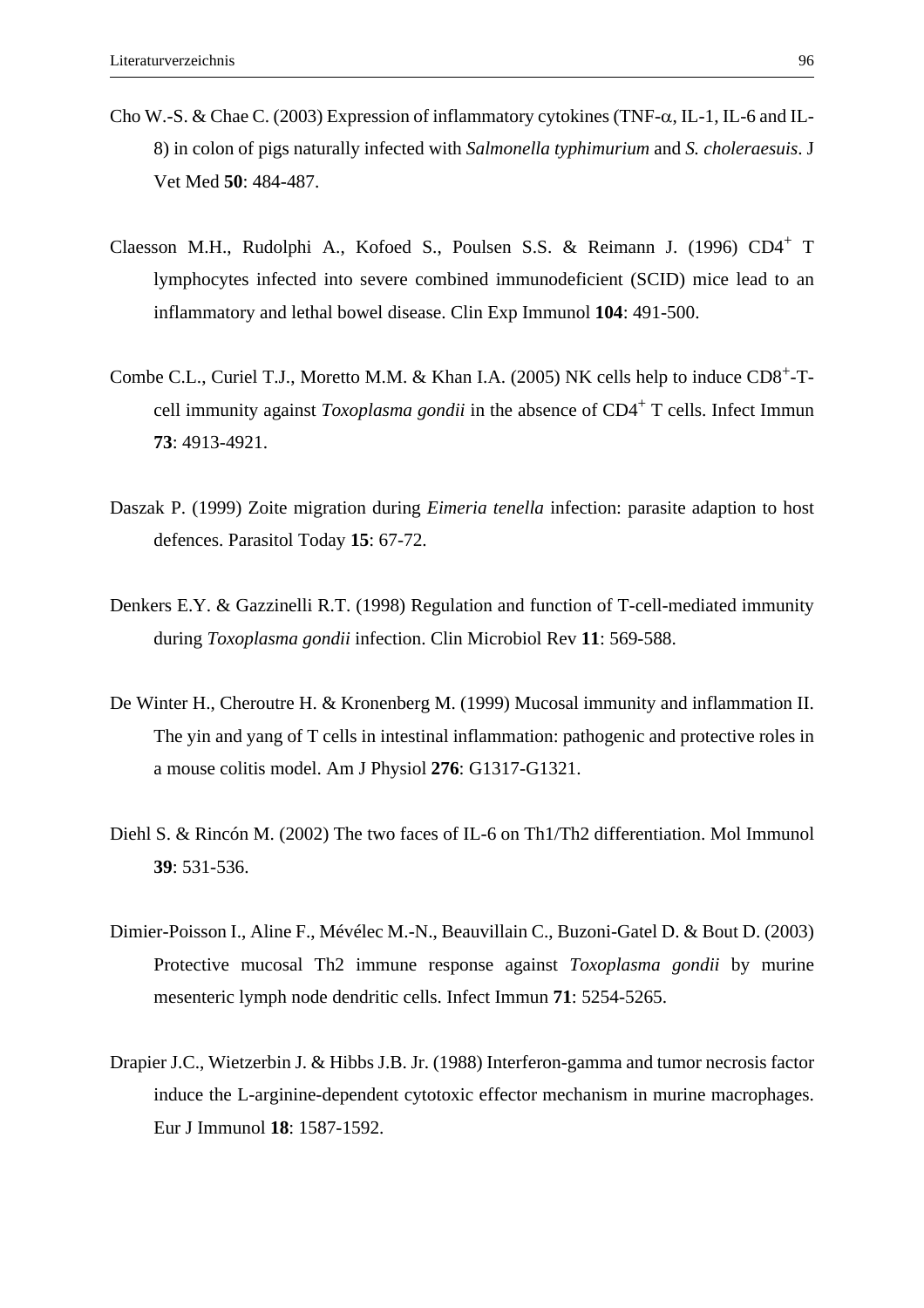- Eckert J., Braun R., Shirley M.W. & Coudert, P. (1995) Biotechnology. Guidelines on techniques in coccidiosis research . Office for Official Publications of the European Communities, Luxembourg.
- Farstad I.N., Halstensen T.S., Kvale D., Fausa O. & Brandtzaeg P. (1997) Topographic distribution of homing receptors on B and T cells in human gut-associated lymphoid tissue. Am J Pathol **150**: 187-199.
- Finke D. & Acha-Orbea H. (2001) Differential migration of *in vivo* primed B and T lypphocytes to lymphoid and non-lymphoid organs. Eur J Immunol **31**: 2603-2611.
- Flohé S.B., Bauer C., Flohé S. & Moll H. (1998) Antigen-pulsed epidermal Langerhans cells protect susceptible mice from infection with the intracellular parasite *Leishmania major*. Eur J Immunol **28**: 3800-3811.
- Fukao T., Matsuda S. & Koyasu S. (2000) Synergistic effects of IL-4 and IL-18 on IL-12 dependent IFN-γ production by dendritic cells. J Immunol **164**: 64-71.
- Gao W. & Pereira M.A. (2002) Interleukin-6 is required for parasite specific response and host resistance to *Trypanosoma cruzi*. Int J Parasitol **32**: 167-170.
- Gazzinelli R.T., Eltoum I., Wynn T.A. & Sher A. (1993) Acute cerebral toxoplasmosis is induced by *in vivo* neutralization of TNF-alpha and correlates with the down-regulated expression of inducible nitric oxide synthase and other markers of macrophage activation. J Immunol **151**: 3672-3681.
- Giambrone J.J., Klesius P.H., Eckamn M.K. & Edgar S.A. (1981) Influence of hormonal and chemical bursectomy on the development of acquired immunity to coccidia in broiler chickens. Poult Sci **60**: 2612-2618.
- Graefe S.E.B., Jacobs T., Wächter U., Bröker B.M. & Fleischer B. (2004) CTLA-4 regulates the murine immune response to *Trypanosoma cruzi* infection. Parasite Immunol **26**: 19- 28.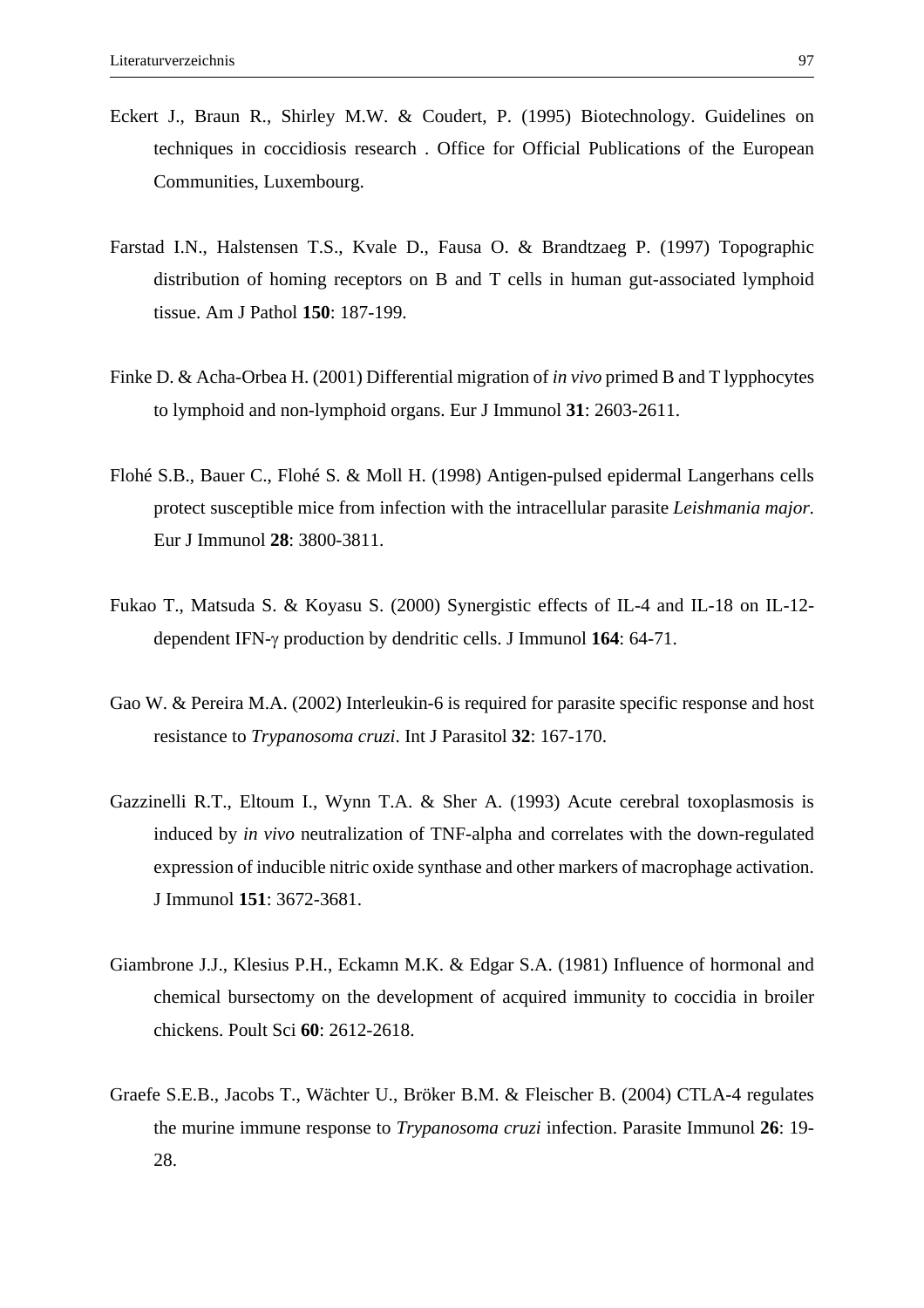- Greenfield E.A., Nguyen K.A. & Kuchroo V.K. (1998) CD28/B7 costimulation: a review. Crit Rev Immunol **18**: 389-418.
- Greenwald R.J., Oosterwegel M.A., van der Woude D., Kubal A., Mandelbrot D.A., Boussiotis V.A. & Sharpe A.H. (2002) CTLA-4 regulates cell cycle progression during a primary immune response. Eur J Immunol **32**: 366-373.
- Gribben J.G., Freeman G.J., Boussiotis V.A., Rennert P., Jellis C.L., Greenfield E., Barber M., Restivo V.A. Jr., Ke X., Gray G.S. & Nadler L.M. (1995) CTLA-4 mediates antigenspecific apoptosis of human T cells. Proc Natl Acad Sci USA **92**: 811-815.
- Haberkorn A. (1970) Die Entwicklung von *Eimeria falciformis* (Eimer 1870) in der weißen Maus (*Mus musculus*). Z Parasitenkd **34**: 49-67.
- Hamann A., Andrew D.P., Jablonski-Westrich D., Holzmann B. & Butcher E.C. (1994) Role of alpha 4-integrins in lymphocyte homing to mucosal tissues *in vivo*. J Immunol **152**: 3282- 3293.
- Heinzel F.P., Sadick M.D., Mutha S.S. & Locksley R.M. (1991) Production of interferon γ, interleukin 2, interleukin 4, and interleukin 10 by CD4<sup>+</sup> lymphocytes *in vivo* during healing and progressive murine leishmaniasis. Proc Natl Acad Sci USA **88**: 7011-7015.
- Iwasaki A. & Kelsall B.L. (1999) Mucosal immunity and inflammation. I. Mucosal dendritic cells: their specialized role in initiating T cell responses. Am J Physiol **276**: G1074- G1078.
- Janeway C.A. Jr. (1975) Cellular cooperation during *in vivo* anti-hapten antibody responses. II. The effect of *in vivo* and *in vitro* x-irradiation on T and B cells. J Immunol **114**: 1402- 1407.
- Jiang H. & Chess L. (2004) An integrated view of suppressor T cell subsets in immunoregulation. J Clin Invest **114**: 1198-1208.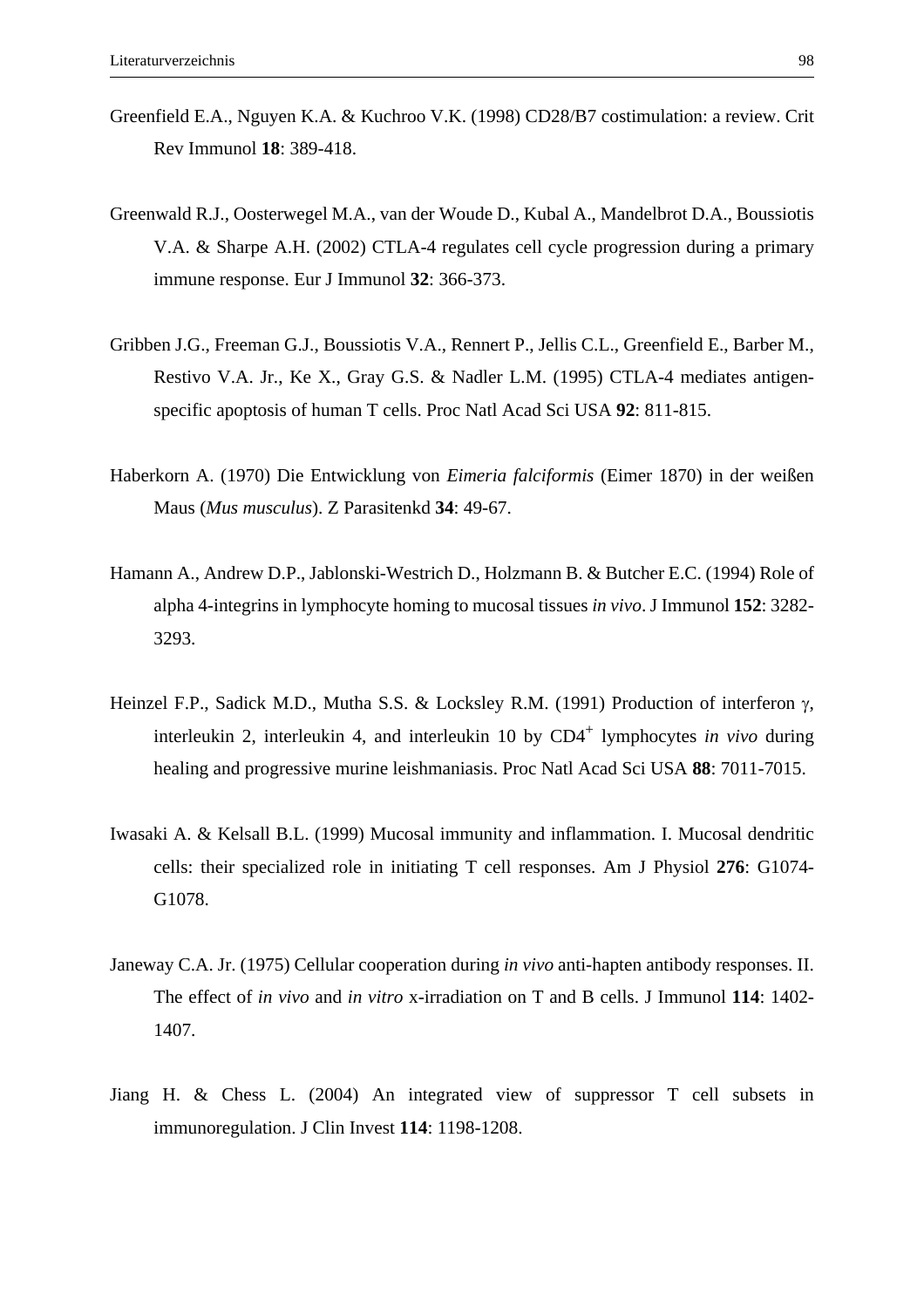- Johnson L.L. (1992) A protective role for endogenous tumor necrosis factor in *Toxoplasma gondii* infection. Infect Immun **60**: 1979-1983.
- Johnson L.L. & Sayles P.C. (1995) Strong cytolytic activity of natural killer cells is neither necessary nor sufficient for preimmune resistance to *Toxoplasma gondii* infection. Nat Immun **14**: 209-215.
- Kaech S.M., Hemby S., Kersh E. & Ahmed R. (2002) Molecular and functional profiling of memory CD8 T cell differentiation. Cell **111**: 837-851.
- Kägi D., Vignaux F., Ledermann B., Burki K., Depraetere V., Nagata S., Hengartner H. & Golstein P. (1994) Fas and perforin pathways as major mechanisms of T cell-mediated cytotoxicity. Science **265**: 528-530.
- Kazanji M., Rhalem A. & Péry P. (1994) Production and characterization of monoclonal antibodies directed against *Eimeria falciformis* and cross-reactive with sporozoites from two species of avian coccidia. Parasitol Res **80**: 396-402.
- Kopf M., Baumann H., Freer G., Freudenberg M., Lamers M., Kishimoto T., Zinkernagel R., Bluethmann H. & Kohler G. (1994) Impaired immune and acute-phase responses in interleukin-6-deficient mice. Nature **368**: 339-342.
- Korbel D.S., Finney O.C. & Riley E.M. (2004) Natural killer cells and innate immunity to protozoan pathogens. Int J Parasitol **34**: 1517-1528.
- Kruisbeek A.M. & Shevach E. (1991) Proliferative assays for T-cell functions. In: Current Protocols in Immunology, John Wiley & Sons.
- Krummel M.F. & Allison J.P. (1995) CD28 and CTLA-4 have opposing effects on the response of T cells to stimulation. J Exp Med **182**: 459-465.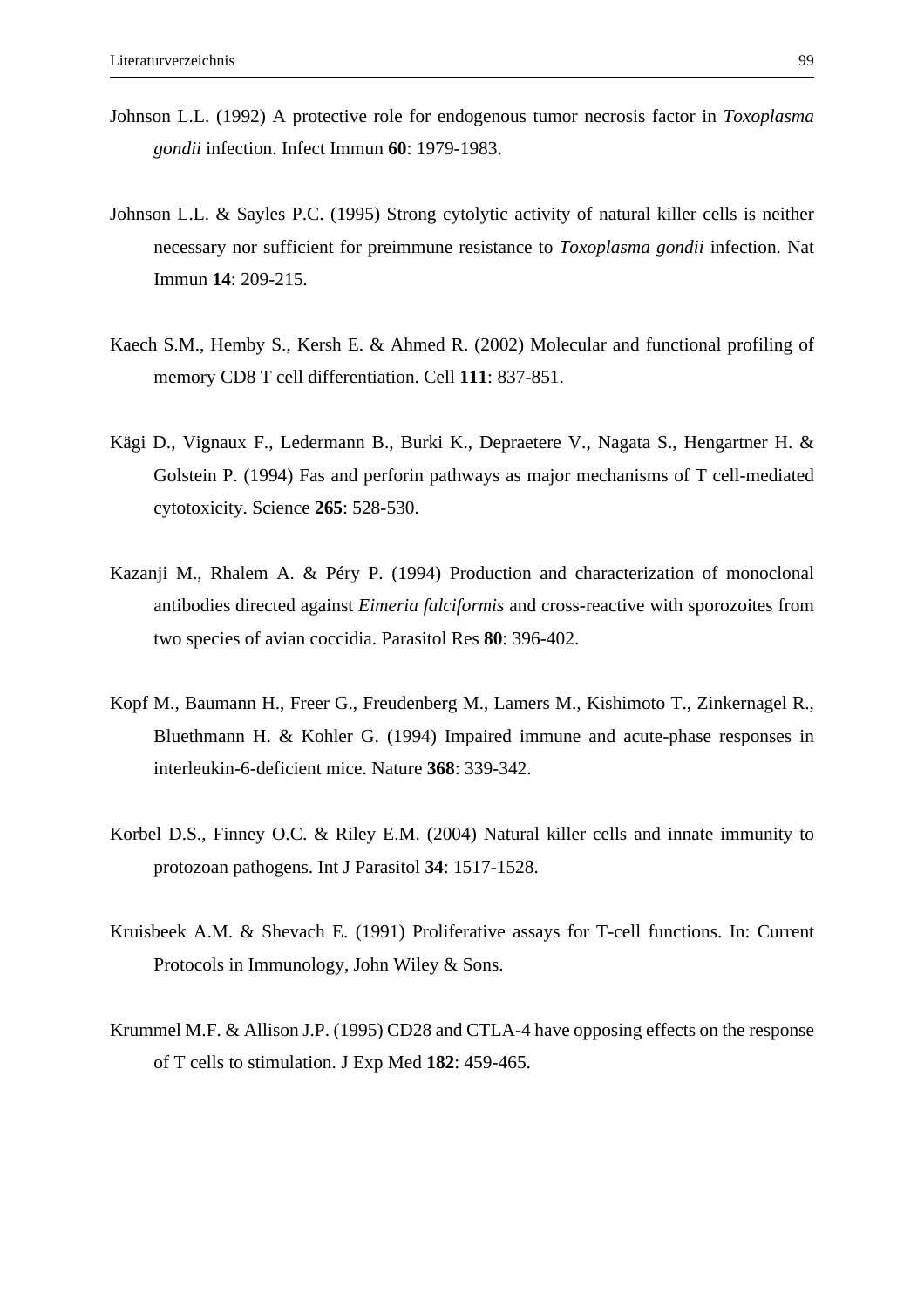- Krummel M.F., Sullivan T.J. & Allison J.P. (1996) Superantigen responses and co-stimulation: CD28 and CTLA-4 have opposing effects on T cell expansion *in vitro* and *in vivo*. Int Immunol **8**: 519-523.
- Kumar S.N., Seelig L.L. Jr. & Head J.R. (1985) Migration of radiolabeled, adoptively transferred T-lymphocytes into the mammary gland and milk of lactating rats. J Reprod Immunol **8**: 235-248.
- Kyes S., Carew E., Carding S.R., Janeway C.A. Jr. & Hayday A. (1989) Diversity in T-cell receptor gamma gene usage in intestinal epithelium. Proc Natl Acad Sci USA **86**: 5527- 5531.
- Lacroix S., Mancassola R., Naciri M. & Laurent F. (2001) *Cryptosporidium parvum*-specific mucosal immune response in C57BL/6 neonatal and gamma interferon-deficient mice: role of tumor necrosis factor alpha in protection. Infect Immun **69**: 1635-1642.
- Laskay T., Rollinghoff M. & Solbach W. (1993) Natural killer cells participate in the early defence against *Leishmania major* infection in mice. Eur J Immunol **23**: 2237-2241.
- Laurenti M.D., Gidlund M., Ura D.M., Sinhorini I.L., Corbett C.E. & Goto H. (1999) The role of natural killer cells in the early period of infection in murine cutaneous leishmaniasis. Braz J Med Biol Res **32**: 323-325.
- Lawn A.M. & Rose M.E. (1982) Mucosal transport of *Eimeria tenella* in the caecum of chicken. J Parasitol **68**: 1117-1123.
- Lee Y.-H. & Shin D.-W. (2002) T cell phenotype and intracellular IFN-γ production in peritoneal exudate cells and gut intraepithelial lymphocytes during acute *Toxoplasma gondii* infection in mice. Korean J Parasitol **40**: 119-129.
- Leitch G.J. & He Q. (1999) Reactive nitrogen and oxygen species ameliorate experimental cryptosporidiosis in the neonatal BALB/c mouse model. Infect Immun **67**: 5885-5891.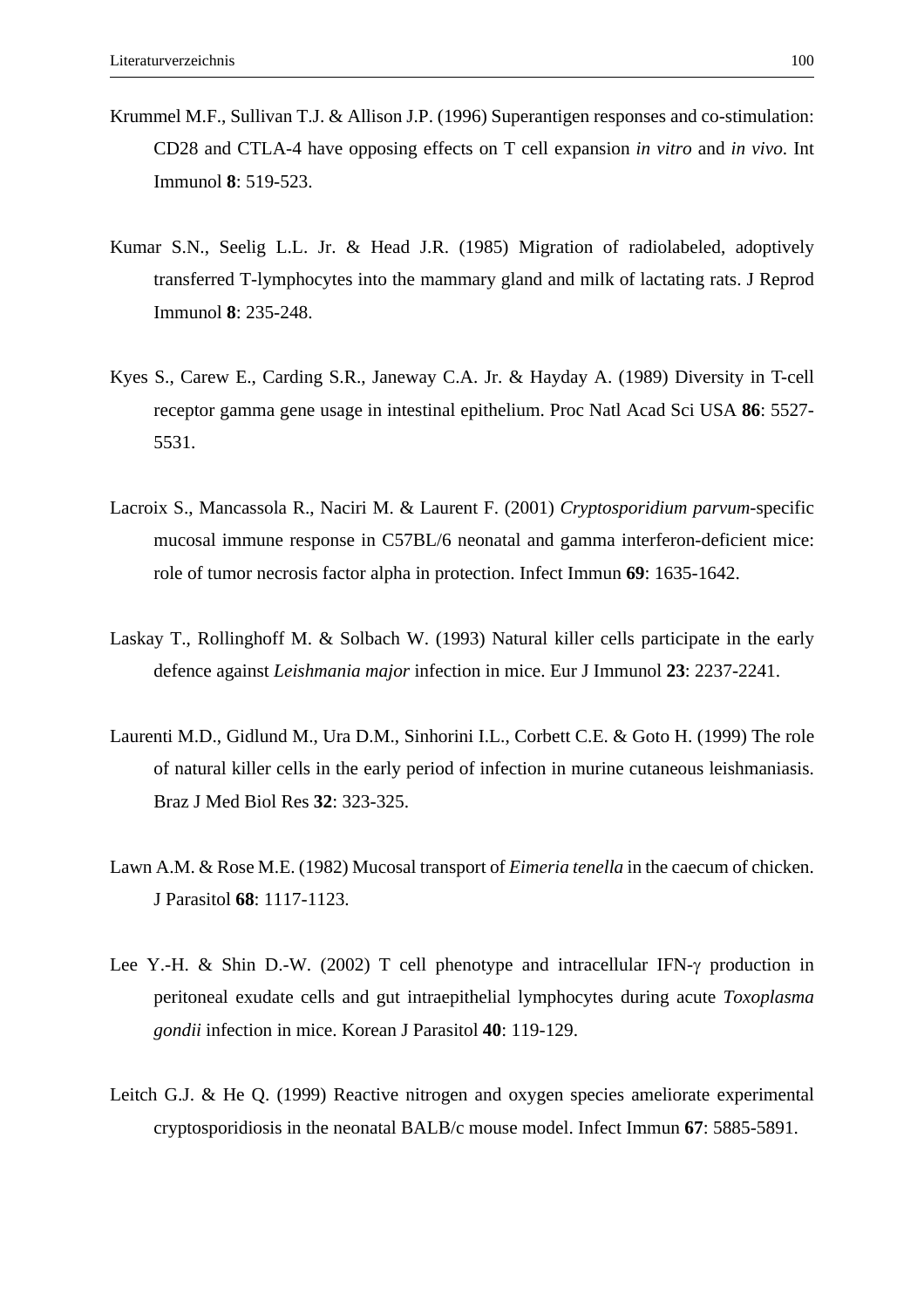- Liburd E.M., Armstrong W.D. & Mahrt J.L. (1973) Immunity to the protozoan parasite *Eimeria nieschulzi* in inbred CD-F rats. Cell Immunol **7**: 444-452.
- Liesenfeld O., Kosek J., Remington J.S. & Suzuki Y. (1996) Association of CD4+ T celldependent, Interferon-γ-mediated necrosis of the small intestine with genetic susceptibility of mice to peroral infection with *Toxoplasma gondii*. J Exp Med **184**: 597- 607.
- Liesenfeld O., Kang H., Park D., Nguyen T.A., Parkhe C.V., Watanabe H., Abo T., Sher A., Remington J.S. & Suzuki Y. (1999) TNF- $\alpha$ , nitric oxide and IFN-γ are all critical for development of necrosis in the small intestine and early mortality in genetically susceptible mice infected perorally with *Toxoplasma gondii*. Parasite Immunol **21**: 365- 376.
- Lillehoj H.S. (1987) Effects of immunosuppression on avian coccidiosis: cyclosporin A but not hormonal bursectomy abrogates host protective immunity. Infect Immun **55**: 1616-1621.
- Lillehoj H.S. (1989) Intestinal intraepithelial and splenic natural killer cell responses to eimerian infections in inbred chickens. Infect Immun **57**: 1879-1884.
- Lillehoj H.S. & Bacon L.D. (1991) Increase of intestinal intraepithelial lymphocytes expressing CD8 antigen following challenge with *Eimeria acervulina*. Avian Dis **35**: 94-301.
- Lillehoj H.S. & Trout J.M. (1994) CD8+ T cell-coccidia interactions. Parasitol Today **10**: 10-14.
- Lillehoj H.S. & Trout J.M. (1996) Avian gut-associated lymphoid tissue and intestinal immune responses to *Eimeria* parasites. Clin Microbiol Rev **9**: 349-360.
- Lillehoj H.S. (1998) Role of T lymphocytes and cytokines in coccidiosis. Int J Parasitol **28**: 1071-1081.
- Lillehoj H.S. & Lillehoj E.P. (2000) Avian Coccidiosis. A review of acquired intestinal immunity and vaccination strategies. Avian Dis **44**: 408-425.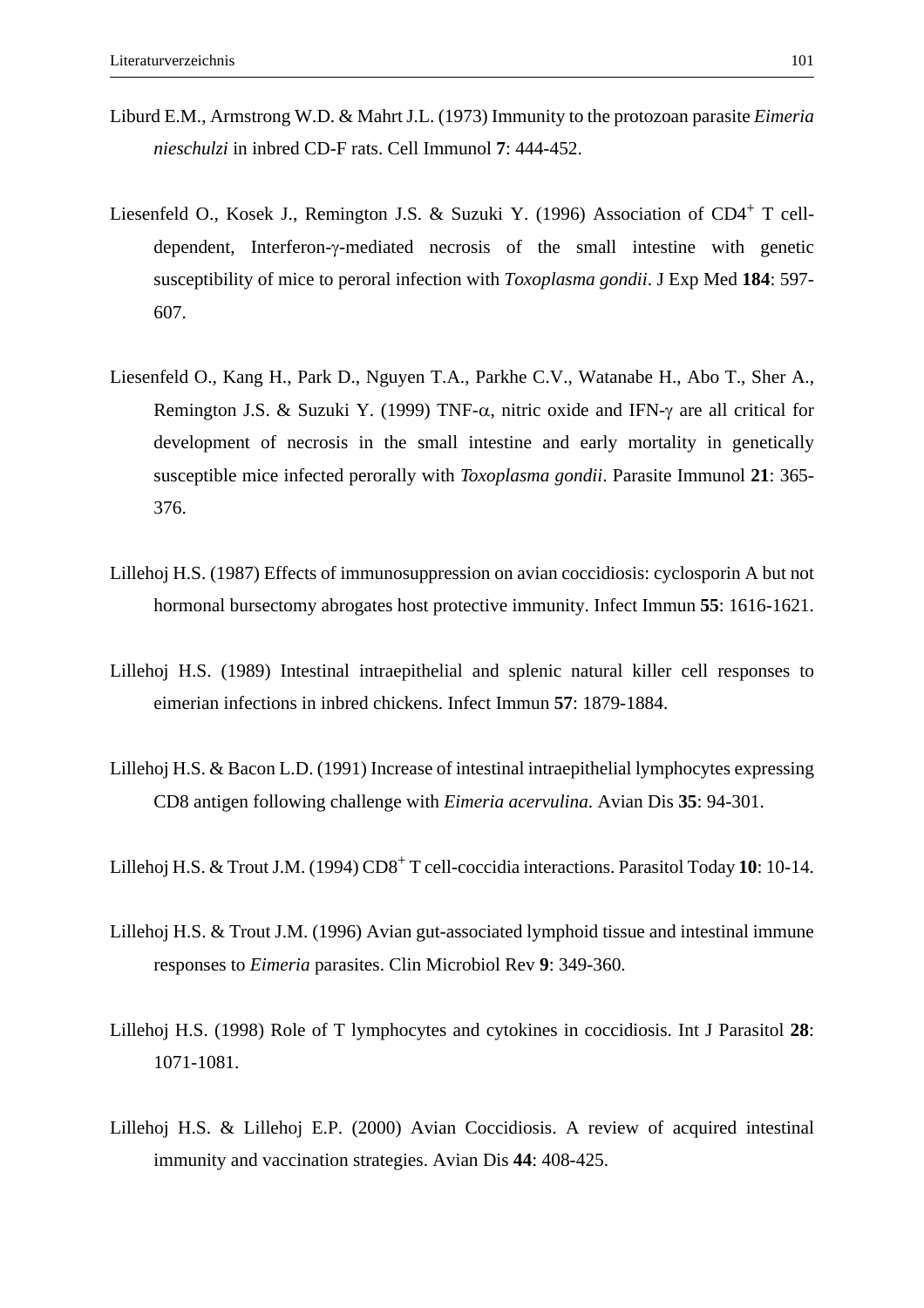- Linsley P.S., Greene J.L., Tan P., Bradshaw J., Ledbetter J.A., Anasetti C. & Damle N.K. (1992) Coexpression and functional cooperation of CTLA-4 and CD28 on activated T lymphocytes. J Exp Med **176**: 1595-1604.
- Linsley P.S., Greene J.L., Brady W., Bajorath J., Ledbetter J.A. & Peach R. (1994) Human B7- 1 (CD80) and B7-2 (CD86) bind with similar avidities but distinct kinetics to CD28 and CTLA-4 receptors. Immunity **1**: 793-801.
- Lowin B., Hahne M., Mattmann C. & Tschopp J. (1994) Cytolytic T-cell cytotoxicity is mediated through perforin and Fas lytic pathways. Nature **370**: 650-652.
- Lucius R. & Loos-Frank B. (1997) Parasitologie: Grundlagen für Biologen, Mediziner und Veterinärmediziner. Heidelberg; Berlin, Spektrum, Akademischer Verlag.
- Lynagh G.R., Bailey M. & Kaiser P. (2000) Interleukin-6 is produced during both murine and avian *Eimeria* infections. Vet Immunol Immunopathol **76**: 89-102.
- Macpherson G., Milling S., Yrlid U., Cousins L., Turnbull E. & Huang F.P. (2004) Uptake of antigen from the intestine by dendritic cells. Ann N Y Acad Sci **1029**: 75-82.
- Martin D. & Tarleton R. (2004) Generation, specificity, and function of  $CD8<sup>+</sup>$  T cells in *Trypanosoma cruzi* infection. Immunol Rev **201:** 304-317.
- Martins G.A., Tadokoro C.E., Silva R.B., Silva J.S. & Rizzo L.V. (2004) CTLA-4 blockage increases resistance to infection with the intracellular protozoan *Trypanosoma cruzi*. J Immunol **172**: 4893-4901.
- Masopust D., Vezys V., Marzo A.L. & Lefrancois L. (2001) Prefential localization of effector memory cells in nonlymphoid tissue. Science **291**: 2413-2417.
- McDougald L.R. (1990) Control of coccidiosis: chemotherapy. In: Coccidiosis of man and domestic animals. Long P.L. (ed). Florida, CRC Press.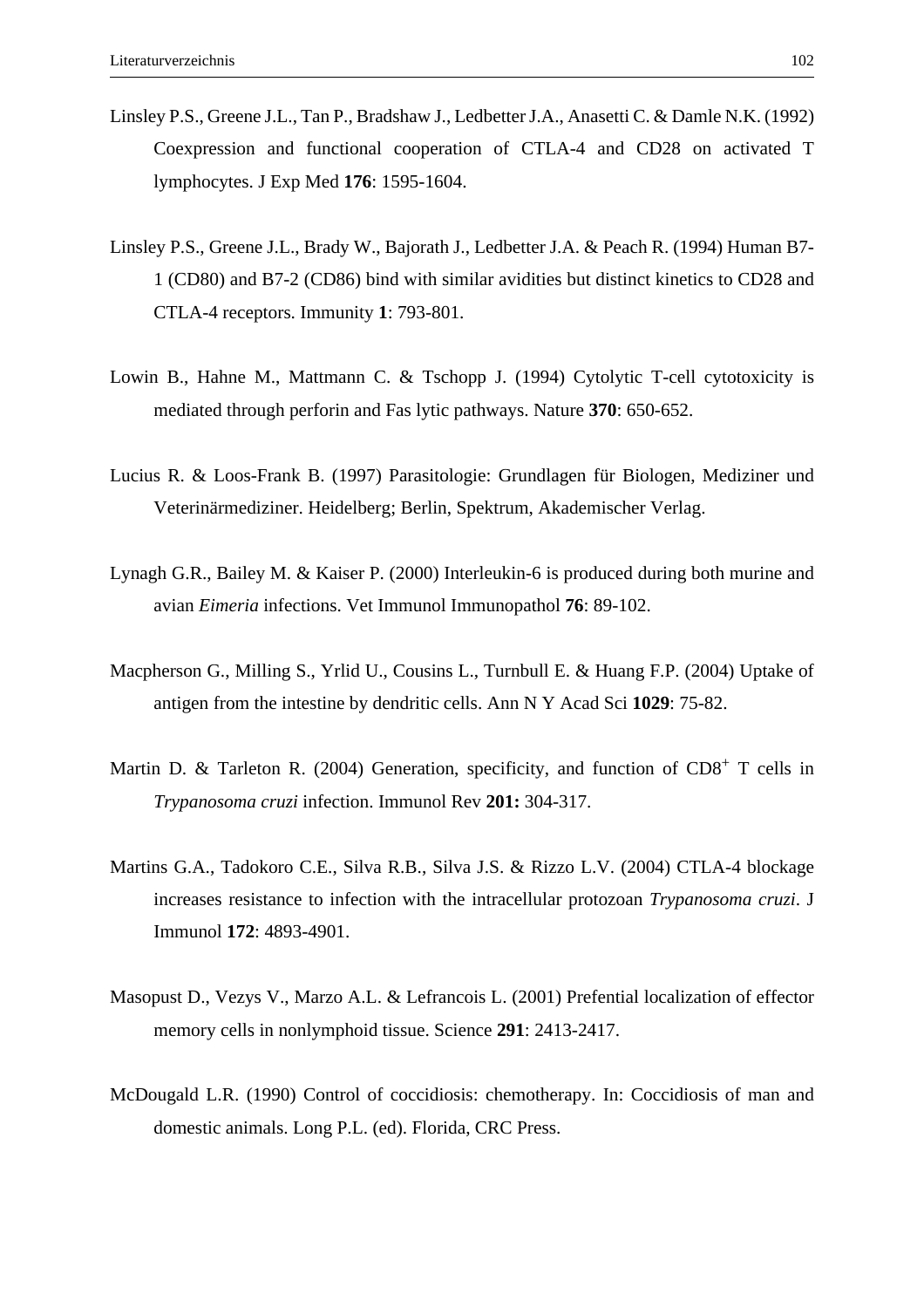- Mehlhorn H. & Ruthmann A. (1992) Allgemeine Protozoologie. Stuttgart, Gustav Fischer Verlag Jena.
- Mennechet F.J.D., Kasper L.H., Rachinel N., Li W., Vandewalle A. & Buzoni-Gatel D. (2002) Lamina propria  $CD4^+$  T lymphocytes synergize with murine intestinal epithelial cells to enhance proinflammatory response against an intracellular pathogen. J Immunol **168**: 2988-2996.
- Mesfin G.M., Bellamy J.E.C. & Stockdale P.H.G. (1978) The pathological changes caused by *Eimeria falciformis* var *pragensis*. Can J Comp Med **42**: 496-510.
- Mesfin G.M. & Bellamy J.E.C. (1979) Migration of Sporozoites of *Eimeria falciformis* var *pragensis* from the absorptive to the crypt epithelium of the colon. J Parasitol **65**: 469- 471.
- Morrot A. & Zavala F. (2004) Regulation of the CD8+ T cell responses against *Plasmodium* liver stages in mice. Int J Parasitol **34**: 1529-1534.
- Munder M., Mallo M., Eichmann K. & Modolell M. (1998) Murine macrophages secrete interferon  $\gamma$  upon combined stimulation with interleukin (IL)-12 and IL-18: a novel pathway of autocrine macrophage activation. J Exp Med **187**: 2103-2108.
- Murphy M.L., Cotterell S.E.J., Gorak P.M.A., Engwerda C.R. & Kaye P.M. (1998) Blockade of CTLA-4 enhances host resistance to the intracellular pathogen, *Leishmania donovani*. J Immunol **161**: 4153-4160.
- Nash P.V. & Speer C.A. (1988) B-lymphocyte responses in the large intestine and mesenteric lymph nodes of mice infected with *Eimeria falciformis* (Apicomplexa). J Parasitol **74**: 144-152.
- Ohteki T., Fukao T., Suzue K., Maki C., Ito M., Nakamura M. & Koyasu S. (1999) Interleukin 12-dependent interferon γ production by CD8α+ lymphoid dendritic cells. J Exp Med **189**: 1981-1986.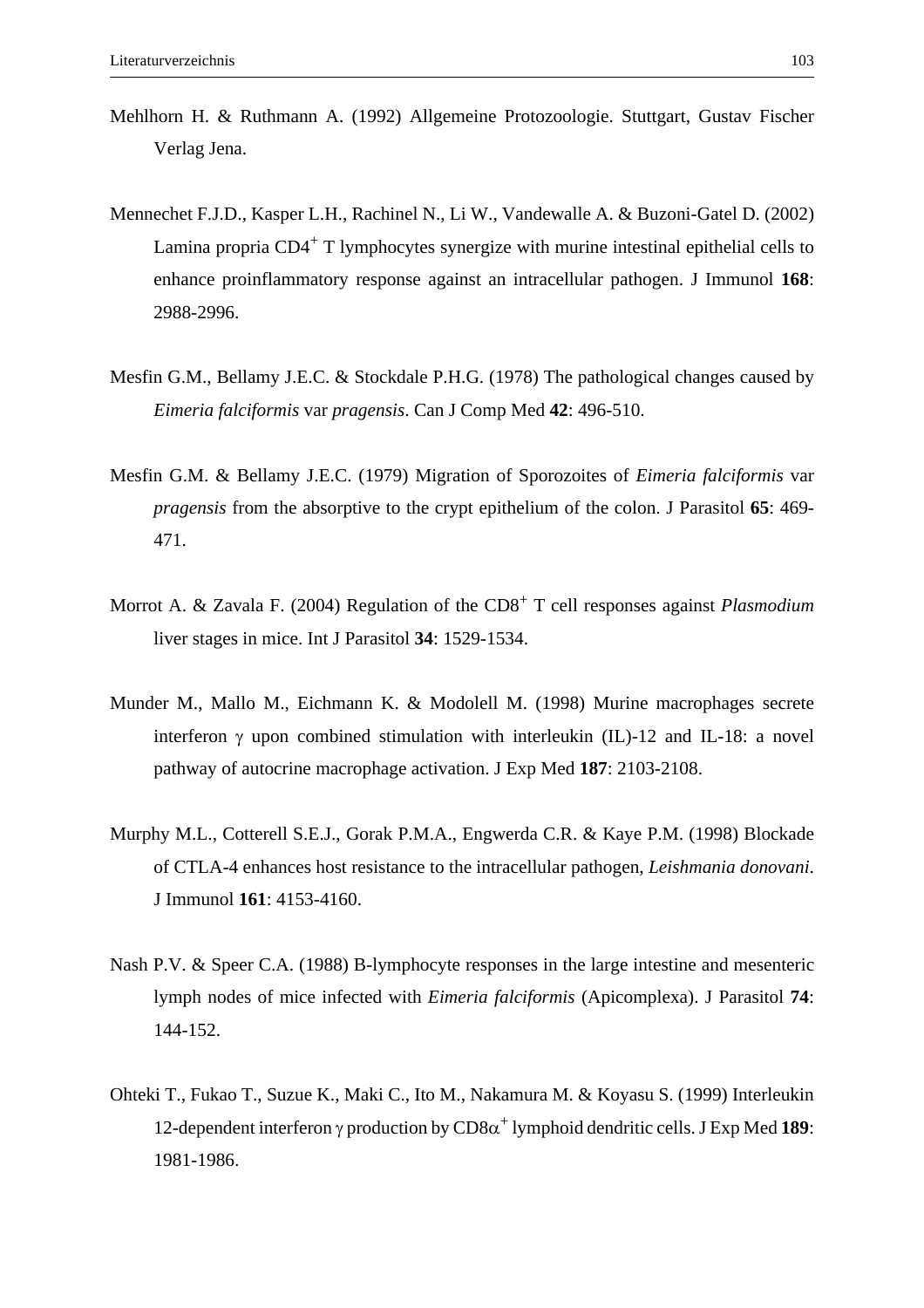- Ovington K.S. & Smith N.C. (1992) Cytokines, free radicals and resistance to *Eimeria*. Parasitol Today **8**: 422-426.
- Ovington K.S., Alleva L.M.& Kerr E.A. (1995) Cytokines and immunological control of *Eimeria* spp. Int J Parasitol **25**: 1331-1351.
- Paiva C.N., Castelo-Branco M.T.L., Lannes-Vieira J. & Gattass C.R. (1999) *Trypanosoma cruzi*: Protective response of vaccinated mice is mediated by CD8<sup>+</sup> cells, prevents signs of polyclonal T lymphocyte activation, and allows restoration of a resting immune state after challenge. Exp Parasitol **91**: 7-19.
- Renauld J.C., Vink A. & Van Snick J. (1989) Accessory signals in murine cytolytic T cell responses. Dual requirement for IL-1 and IL-6. J Immunol **143**: 1894-1898.
- Reinhardt R.L., Khoruts A., Merica R., Zell T. & Jenkins M.K. (2001) Visualizing the generation of memory CD4 T cells in the whole body. Nature **410**: 101-105.
- Riggs M.W. (2002) Recent advances in cryptosporidiosis: the immune response. Microbes Infect **4**: 1067-1080.
- Roberts S.J., Smith A.L., West A.B., Wen L., Findly R.C., Owen M.J. & Hayday A.C. (1996) T-cell  $\alpha\beta^+$  and  $\gamma\delta^+$  deficient mice display abnormal but distinct phenotypes toward a natural, widespread infection of the intestinal epithelium. Proc Natl Acad Sci USA **93**: 11774-11779.
- Roder J. & Duwe A. (1979) The *beige* mutation in the mouse selectively impairs natural killer cell function. Nature **278**: 451-453.
- Rodrigues M.M., Cordey A.S., Arreaza G., Corradin G., Romero P., Maryanski J.L., Nussenzweig R.S. & Zavala F. (1991)  $CD8<sup>+</sup>$  cytolytic T cells clones derived against the *Plasmodium yoelii* circumsporozoite protein protect against malaria. Int Immunol **3**: 579- 585.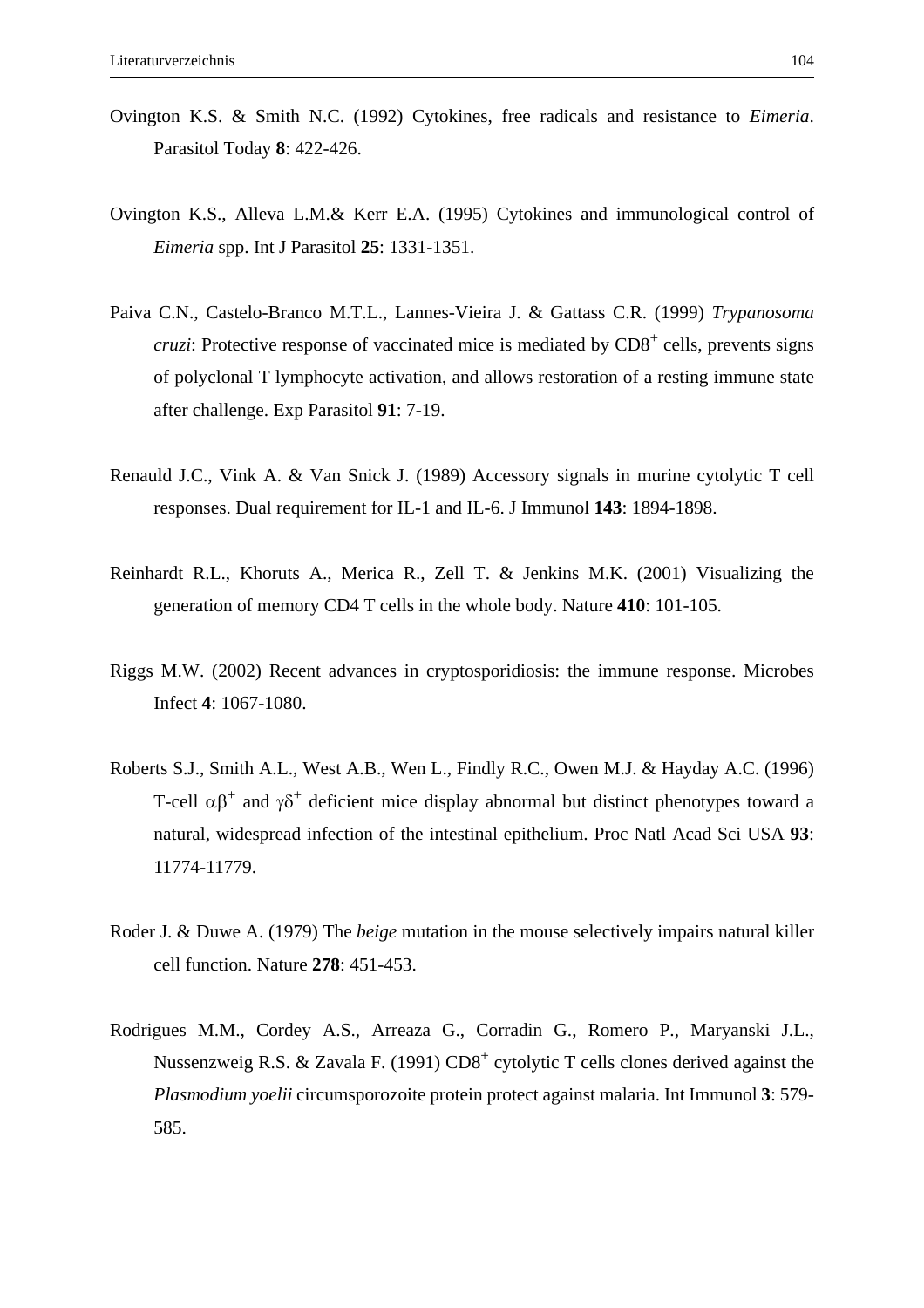- Rommel M. & Heydorn A.-O. (1971) Versuche zur Übertragung der Immunität gegen *Eimeria*-Infektionen durch Lymphozyten. ZParasitenkd **36**: 242-250.
- Rose M.E. & Hesketh P. (1979) Immunity to coccidiosis: T-lymphocyte- or B-lymphocyte deficient animals. Infect Immun **26**: 630-637.
- Rose M.E., Ogilvie B.M., Hesketh P. & Festing M.F. (1979) Failure of nude (athymic) rats to become resistant to reinfection with the intestinal coccidian parasite *Eimeria nieschulzi* or the nematode *Nippostrongylus brasiliensis*. Parasite Immunol **1**: 125-132.
- Rose M.E. & Hesketh P. (1982) Immunity to coccidia in chickens: adoptive transfer with peripheral blood lymphocytes and spleen cells. Parasite Immunol **4**: 171-185.
- Rose M.E., Lawn A.M. & Millard B.J. (1984) The effect of immunity on the early events in the life cycle of *Eimeria tenella* in the caecal mucosa of the chicken. Parasitology **88**: 199- 210.
- Rose M.E. & Millard B.J. (1985) *Eimeria vermiformis*: host strains and the developmental cycle. Exp Parasitol **60**: 285-293.
- Rose M.E. & Hesketh P. (1986) Eimerian life cycles: the patency of *Eimeria vermiformis*, but not *Eimeria pragensis*, is subject to host (*Mus musculus*) influence. J Parasitol **72**: 949- 954.
- Rose M.E. & Hesketh P. (1987) *Eimeria tenella*: effects of immunity on sporozoites within the lumen of the small intestine. Exp Parasitol **63**: 337-344.
- Rose M.E., Wakelin D., Joysey H.S. & Hesketh P. (1988a) Immunitiy to coccidiosis: adoptive transfer in NIH mice challenged with *Eimeria vermiformis*. Parasite Immunol **10**: 59-69.
- Rose M.E., Joysey H.S., Hesketh P., Grencis R.K. & Wakelin D. (1988b) Mediation of immunity to *Eimeria vermiformis* in mice by L3T4<sup>+</sup> T cells. Infect Immun **56**: 1760-1765.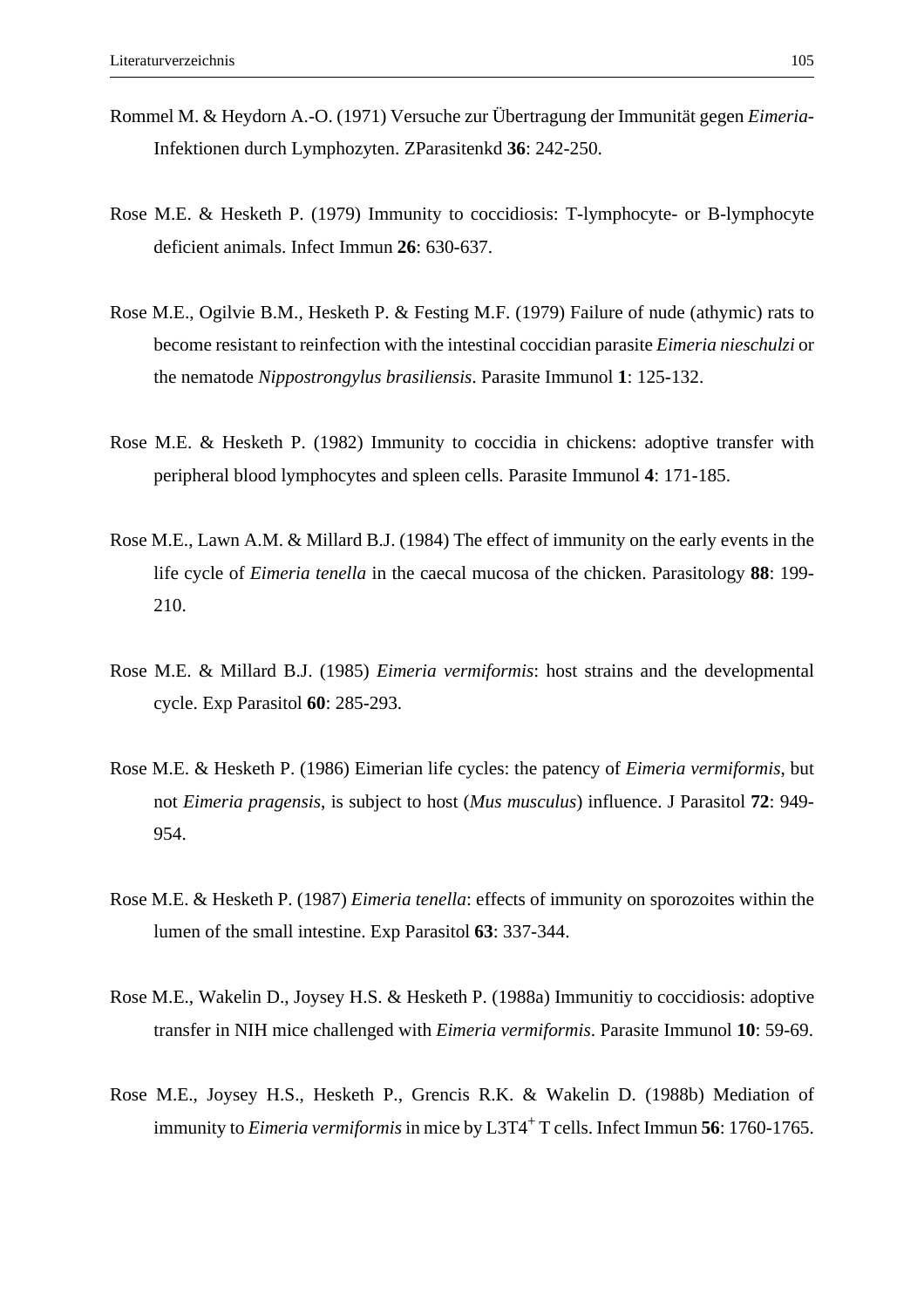- Rose M.E., Wakelin D. & Hesketh P. (1989) Gamma interferon controls *Eimeria vermiformis* primary infection in BALB/c mice. Infect Immun **57**: 1599-1603.
- Rose M.E., Wakelin D. & Hesketh P. (1990) *Eimeria vermiformis*: Differences in the course of primary infection can be correlated with lymphocyte responsiveness in the BALB/c and C57BL/6 mouse, *Mus musculus*. Exp Parasitol **71**: 276-283.
- Rose M.E., Smith A.L. & Wakelin D. (1991a) Gamma interferon-mediated inhibition of *Eimeria vermiformis* growth in cultured fibroblasts and epithelial cells. Infect Immun **59**: 580-586.
- Rose M.E., Wakelin D. & Hesketh P. (1991b) Interferon-gamma-mediated effects upon immunity to coccidial infections in the mouse. Parasite Immunol **13**: 63-74.
- Rose M.E., Hesketh P. & Wakelin D. (1992a) Immune control of murine coccidiosis: CD4<sup>+</sup> and  $CD8<sup>+</sup>$  T lymphocytes contribute differentially in resistance to primary and secondary infections. Parasitology **105**: 349-354.
- Rose M.E., Millard B.J. & Hesketh P. (1992b) Intestinal changes associated with expression of immunity to challenge with *Eimeria vermiformis*. Infect Immun **60**: 5283-5290.
- Rose M.E., Hesketh P. & Wakelin D. (1995) Cytotoxic effects of natural killer cells have no significant role in controlling infection with the intracellular protozoon *Eimeria vermiformis*. Infect Immun **63**: 3711-3714.
- Rose M.E., Hesketh P. & Wakelin D. (1996) Responses to vaccination in strains of mice that differ in susceptibility to coccidiosis. Infect Immun **64**: 246-252.
- Rose M.E., Hesketh P. & Wakelin D. (1997) Oral vaccination against coccidiosis: responses in strains of mice that differ in susceptibility to infection with *Eimeria vermiformis*. Infect Immun **65**: 1808-1813.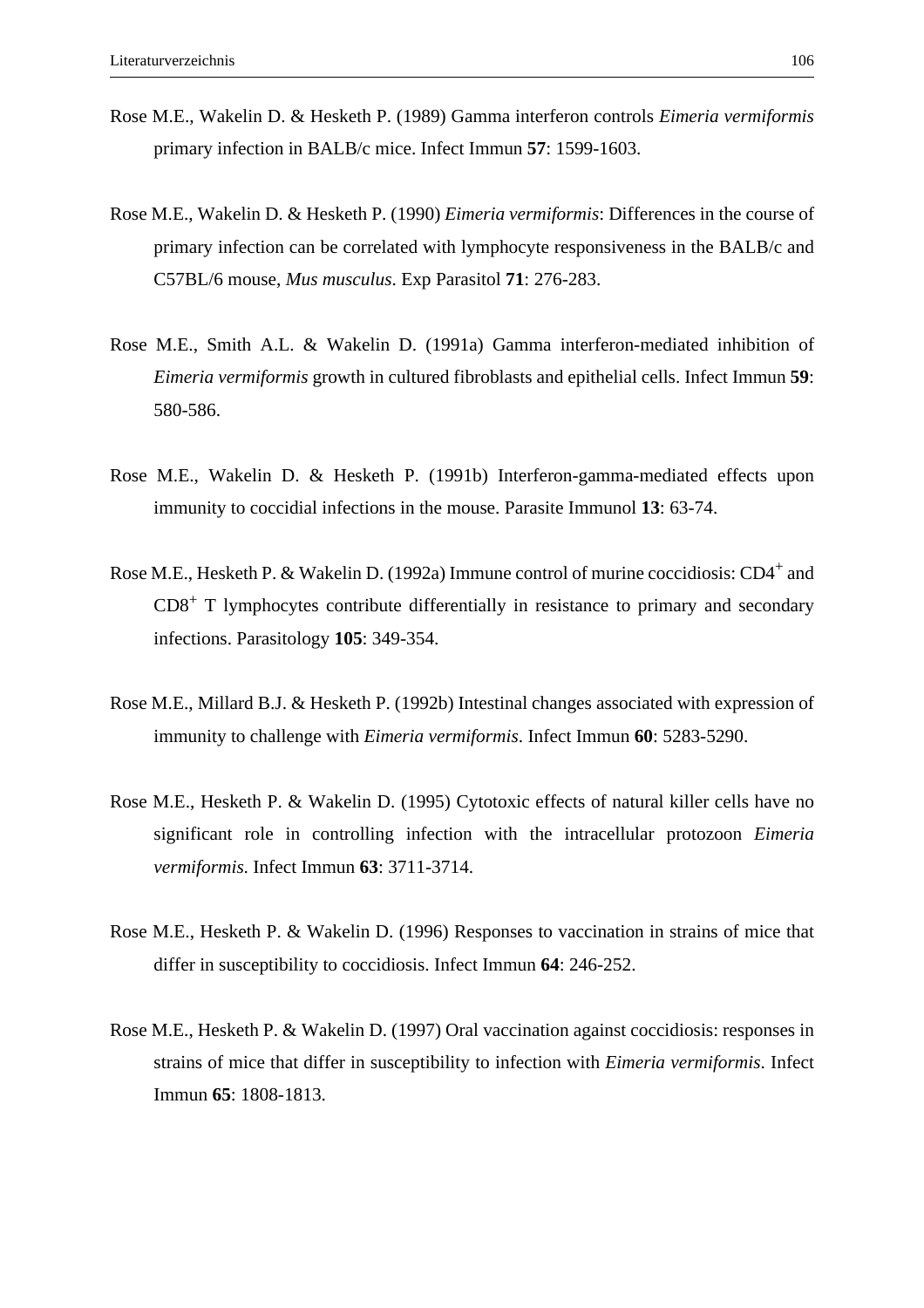- Rosenberg B., Juckett D.A., Aylsworth C.F., Dimitrov N.V., Ho S.-C., Judge J.W., Kessel S., Quensen J., Wong K.-P.H., Zlatkin I. & Zlatkin T. (2005) Protein from intestinal *Eimeria* protozoan stimulates IL-12 release from dendritic cells, exhibits antitumor properties *in vivo* and is correlated with low intestinal tumorigenicity. Int J Cancer **114**: 756-765.
- Rottenberg M., Cardoni R.L., Andersson R., Segura E.L. & Orn A. (1988) Role of T helper/ inducer cells as well as natural killer cells in resistance to *Trypanosoma cruzi* infection. Scand J Immunol **28**: 573-582.
- Sarantopoulos S., Lu L. & Cantor H. (2004) Qa-1 restriction of  $CD8<sup>+</sup>$  suppressor T cells. J Clin Invest **114**: 1218-1221.
- Savill J. (1996) Phagocyte recognition of apoptotic cells. Biochem Soc Trans **24**: 1065-1069.
- Scharton T.M. & Scott P. (1993) Natural killer cells are a source of Interferon γ that drives differentiation of CD4+ T cell subsets and induces early resistance to *Leishmania major* in mice. J Exp Med **178**: 567-577.
- Schito M.L., Barta J.R. & Chobotar B. (1996) Comparison of four murine *Eimeria* species in immunocompetent and immunodeficient mice. J Parasitol **82**: 255-262.
- Schito M.L. & Barta J.R. (1997) Nonspecific immune responses and mechanisms of resistance to *Eimeria papillata* infections in mice. Infect Immun **65**: 3165-3170.
- Schito M.L., Chobotar B. & Barta J.R. (1998) Cellular dynamics and cytokine responses in BALB/c mice infected with *Eimeria papillata* during primary and secondary infections. J Parasitol **84**: 328-337.
- Scott P., Artis D., Uzonna J. & Zaph C. (2004) The development of effector and memory T cells in cutaneous leishmaniasis: the implications for vaccine development. Immunol Rev **201**: 318-338.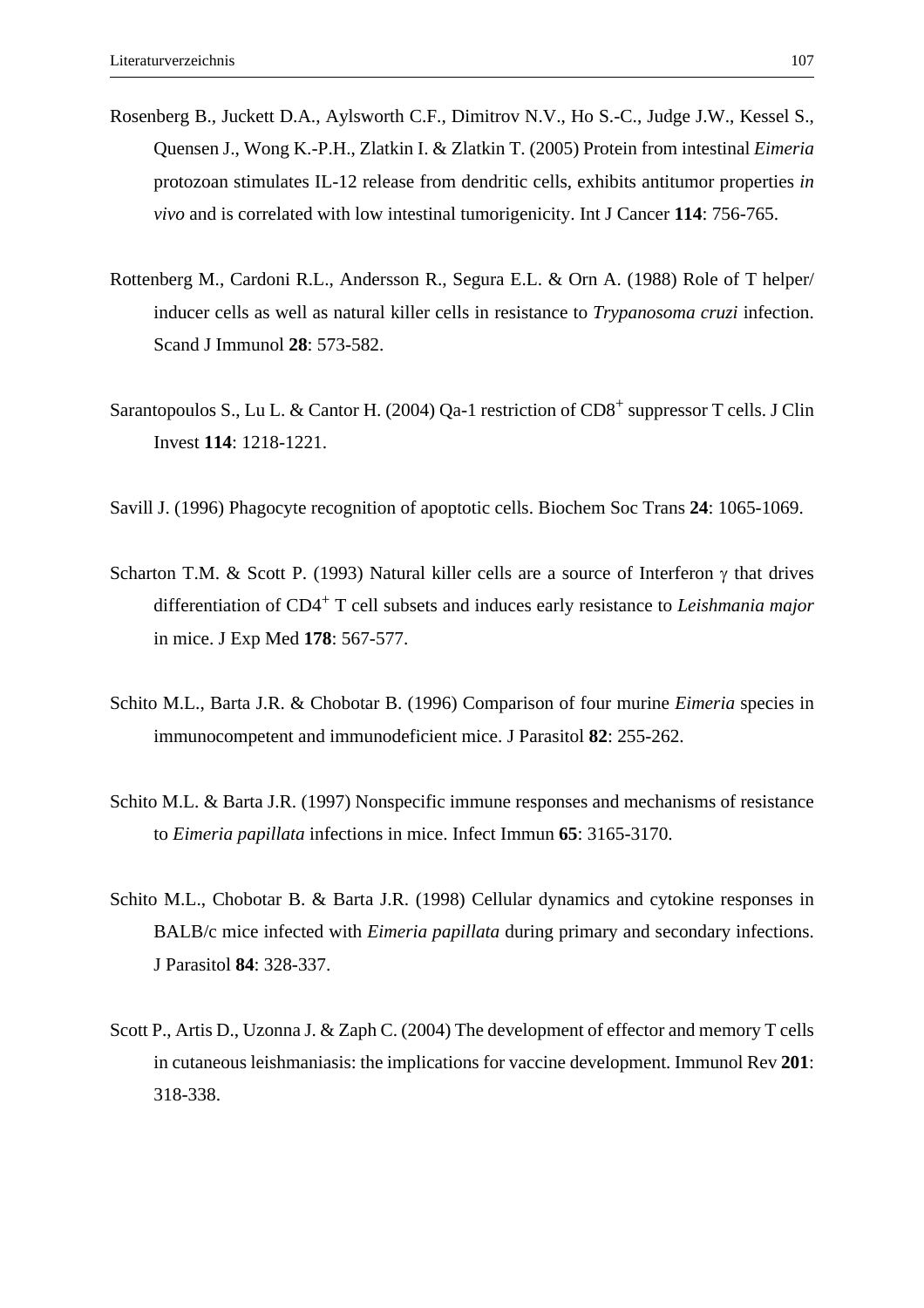- Shalaby M.R., Waage A. & Espevik T. (1989) Cytokine regulation of interleukin 6 production by human endothelial cells. Cell Immunol **121**: 372-282.
- Shehu K. & Nowell F. (1998) Cross-reactions between *Eimeria falciformis* and *Eimeria pragensis* in mice induced by trickle infections. Parasitology **117**: 457-465.
- Shi M.Q., Huther S., Burkhardt E. & Zahner H. (2000) Immunity in rats against *Eimeria separata*: oocyst excretion, effects on endogenous stages and local tissue response after primary and challenge infections. Parasitol Res **86**: 891-898.
- Shoukry N.H., Cawthon A.G. & Walker C.M. (2004) Cell-mediated immunity and the outcome of Hepatitis C virus infection. Annu Rev Microbiol **58**: 391-424.
- Smith A.L., Rose M.E. & Wakelin D. (1994) The role of natural killer cells in resistance to coccidiosis: investigations in a murine model. Clin Exp Immunol **97**: 273-279.
- Smith N.C., Ovington K.S., Deplazes P. & Eckert J. (1995) Cytokine and immunoglobulin subclass responses of rats to infection with *Eimeria nieschulzi*. Parasitology **111**: 51-57.
- Smith A.L. & Hayday A.C. (1998) Genetic analysis of the essential components of the immunoprotective response to infection with *Eimeria vermiformis*. Int J Parasitol **28**: 1061-1069.
- Smith A.L. & Hayday A.C. (2000a) An αβ T-cell-independent immunoprotective response towards gut coccidia is supported by γδ cells. Immunology **101**: 325-332.
- Smith A.L. & Hayday A.C. (2000b) Genetic dissection of primary and secondary responses to a widespread natural pathogen of the gut, *Eimeria vermiformis*. Infect Immun **68**: 6273- 6280.
- Spahn T.W. & Kucharzik T. (2004) Modulating the intestinal immune system: the role of lymphotoxin and GALT organs. Gut **53**: 456-465.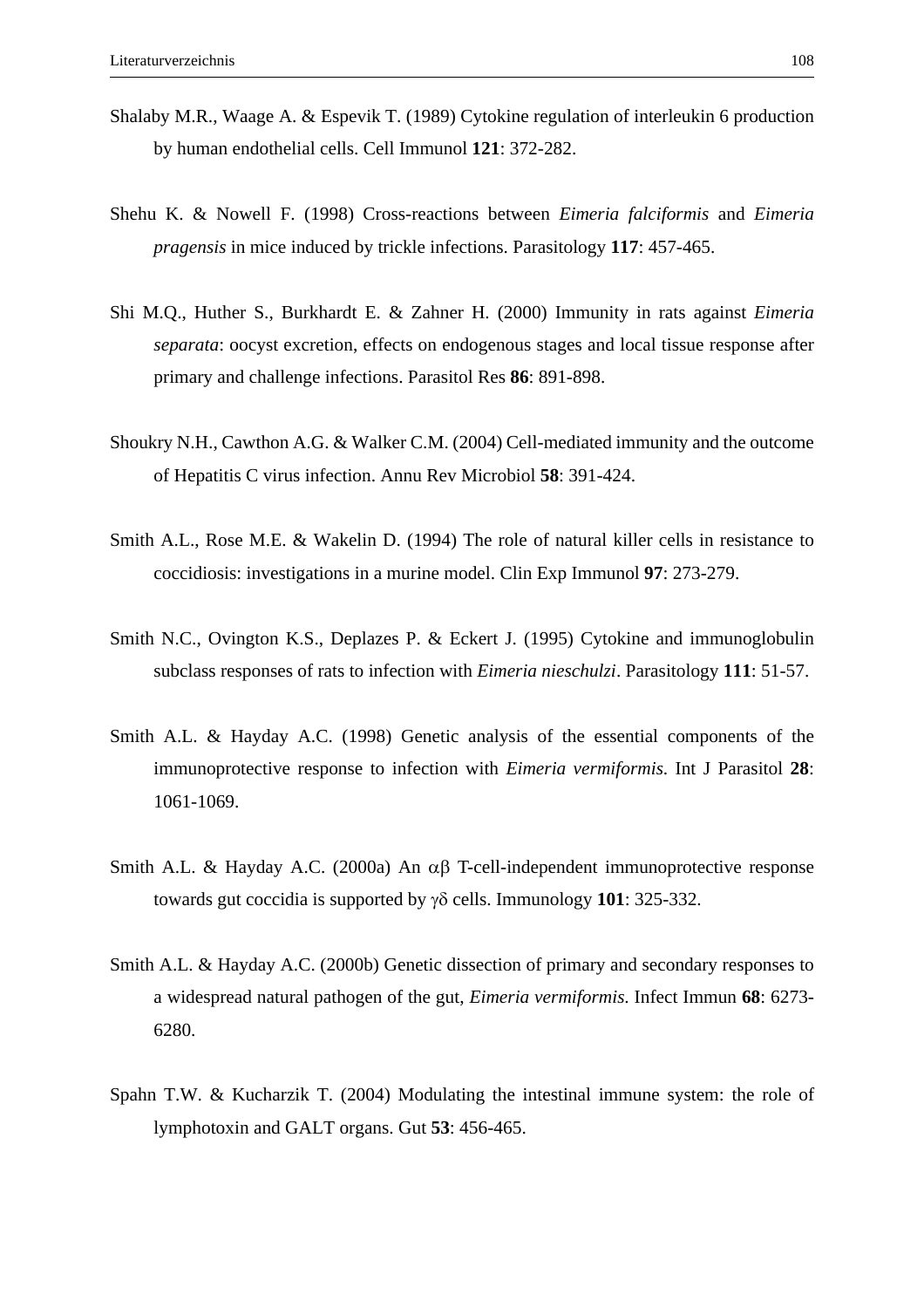- Steinfelder S. (2002) Charakterisierung der zellulären intestinalen Immunantwort bei Mäusen mit *Eimeria falciformis*-Infektion und Antikokzidia-Therapie. Diplomarbeit, Humboldt Universität Berlin.
- Stiff M.I. & Vasilakos J.P. (1990) Effect of in vivo T-cell depletion on the effector T-cell function of immunity to *Eimeria falciformis*. Infect Immun **58**: 1496-1499.
- Stünzi H. & Weiss E. (1990) Allgemeine Pathologie für Tierärzte und Studierende der Tiermedizin. 8., überarbeitete Auflage; Verlag Paul Parey; Berlin und Hamburg.
- Stumbles P.A., Thomas J.A., Pimm C.L., Lee P.T., Venaille T.J., Proksch S. & Holt P.G. (1998) Resting respiratory tract dendritic cells preferentially stimulate T helper cell type 2 (Th2) responses and require obligatory cytokine signals for induction of Th1 immunity. J Exp Med **188**: 2019-2031.
- Suzue K., Asai T., Takeuchi T. & Koyasu S. (2003) *In vivo* role of IFN-γ produced by antigenpresenting cells in early host defense against intracellular pathogens. Eur J Immunol **33**: 2666-2675.
- Taguchi T., Aicher W.K., Fujihashi K., Yamamoto M., McGhee J.R., Bluestone J.A. & Kiyono H. (1991) Novel function for intestinal intraepithelial lymphocytes. Murine CD3<sup>+</sup>,  $\gamma/\delta$ TCR+ T cells produce IFN-γ and IL-5. J Immunol **147**: 3736-3744.
- Thomson A. (1994) The cytokine handbook. Academic Press, Harcourt Brace & Company, Cambridge.
- Tivol E.A., Borriello F., Schweitzer A.N., Lynch W.P., Bluestone J.A. & Sharpe A.H. (1995) Loss of CTLA-4 leads to massive lymphoproliferation and fatal multiorgan tissue destruction, revealing a critical negative regulatory role of CTLA-4. Immunity **3**: 541- 547.
- Tomley F. (1994) Antigenetic diversity of the asexual developmental stages of *Eimeria tenella*. Parasite Immunol **16**: 407-413.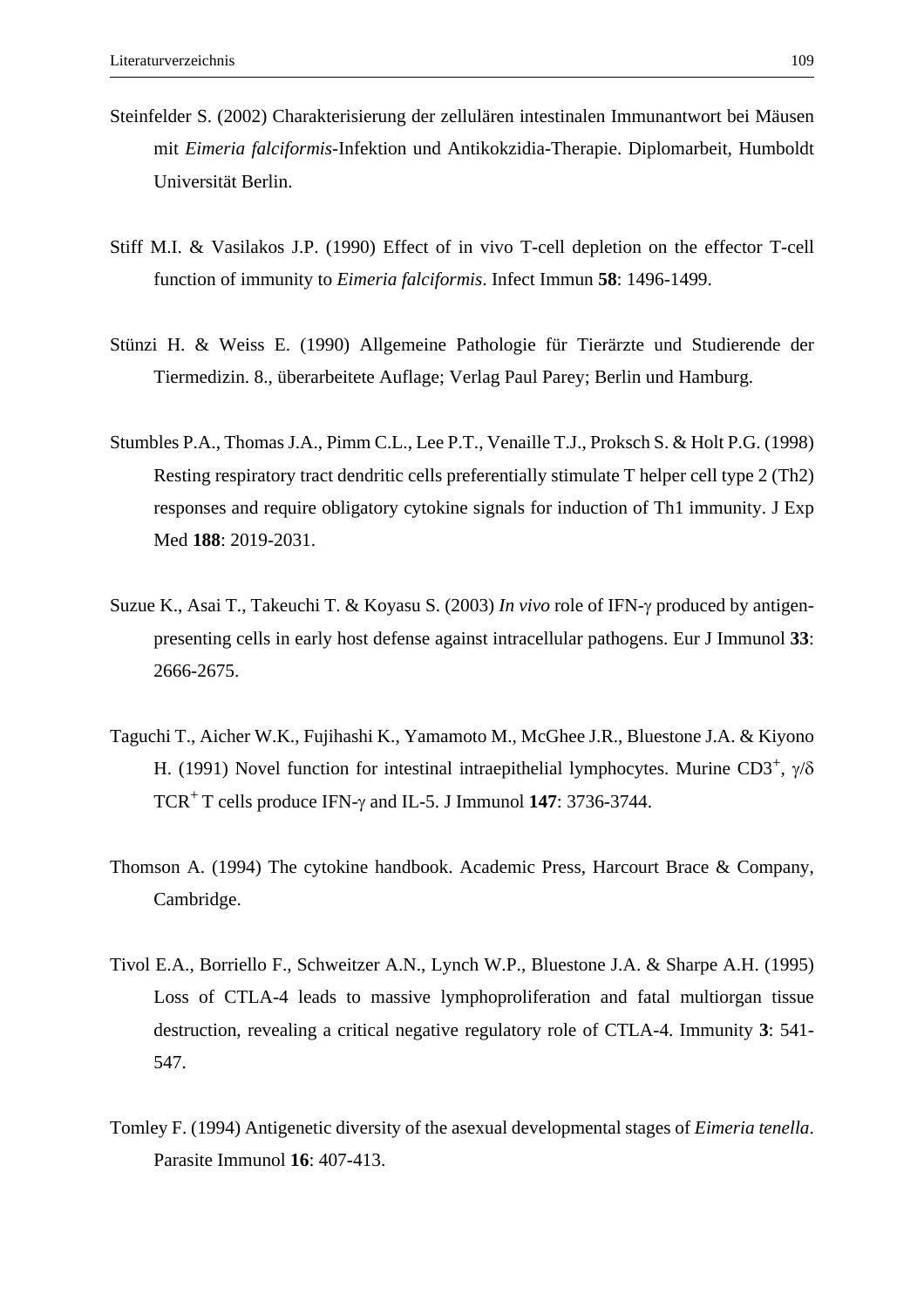- Trinchieri G. (1995) Interleukin-12: a proinflammatory cytokine with immunoregulatory functions that bridge innate resistance and antigen-specific adaptive immunity. Annu Rev Immunol **13**: 251-276.
- Tripp C.S., Wolf S.F. & Unanue E.R. (1993) Interleukin 12 and tumor necrosis factor  $\alpha$  are costimulators of interferon γ production by natural killer cells in severe combined immunodeficiency mice with listeriosis, and interleukin 10 is a physiologic antagonist. Proc Natl Acad Sci USA **90**: 3725-3729.
- Trout J.M. & Lillehoj H.S. (1993) Evidence of a role for intestinal  $CD8<sup>+</sup>$  lymphocytes and macrophages in transport of *Eimeria acervulina* sporozoites. J Parasitol **79**: 790-792.
- Trout J.M. & Lillehoj H.S. (1995) *Eimeria acervulina*: evidence for the involvement of CD8+ T lymphocytes in sporozoite transport and host protection. Poult Sci **74**: 1117-1125.
- Trout J.M. & Lillehoj H.S. (1996) T lymphocyte roles during *Eimeria acervulina* and *Eimeria tenella* infections. Vet Immunol Immunopathol **53**: 163-172.
- Uyttenhove C., Coulie P.G. & Van Snick J. (1988) T cell growth and differentiation induced by interleukin-HP1/IL-6, the murine hybridoma/plasmacytoma growth factor. J Exp Med **167**: 1417-1427.
- Van Damme J., Cayphas S., Opdenakker G., Billiau A. & Van Snick J. (1987) Interleukin 1 and poly(rI) poly(rC) induce production of a hybridoma growth factor by human fibroblasts. Eur J Immunol **17**: 1-7.

Van Snick J. (1990) Interleukin-6: An overview. Annu Rev Immunol **8**: 253-278.

Vermeulen A.N. (1998) Progress in recombinant vaccine development against coccidiosis. A review and prospects into the next millennium. Int J Parasitol **28**: 1121-1130.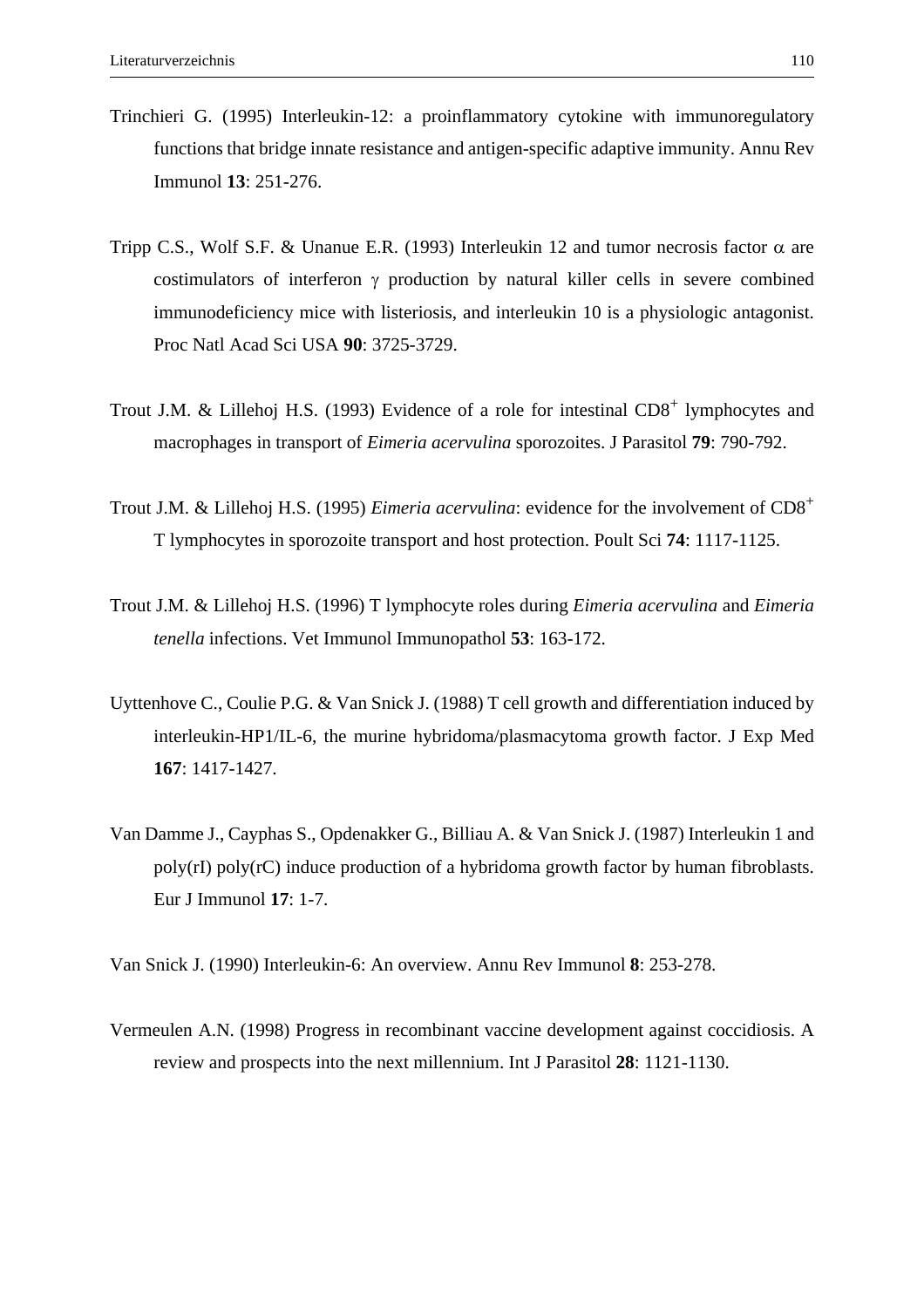- Vervelde L., Vermeulen A.N. & Jeurissen S.H.M. (1995) *Eimeria tenella*: Sporozoites rarely enter leucocytes in the cecal epithelium of the chicken (*Gallus domesticus*). Exp parasitol **81**: 29-38.
- Villegas E.N., Elloso M.M., Reichmann G., Peach R. & Hunter C.A. (1999) Role of CD28 in the generation of effector and memory responses required for resistance to *Toxoplasma gondii*. J Immunol **163**: 3344-3353.
- Wakelin D. & Rose M.E. (1990) Immunity to coccidiosis. In: *Coccidiosis of man and domestic animals.* (Edited by Long P.L.), pp. 281-306. CRC Press, Florida.
- Wakelin D., Rose M.E., Hesketh P., Else K.J. & Grencis R.K. (1993) Immunity to coccidiosis: genetic influence on lymphocyte and cytokine responses to infection with *Eimeria vermiformis* in inbred mice. Parasite Immunol **15**: 11-19.
- Walunas T.L., Lenschow D.J., Bakker C.Y., Linsley P.S., Freeman G.J., Green J.M., Thompson C.B. & Bluestone J.A. (1994) CTLA-4 can function as a negative regulator of T cell activation. Immunity **1**: 405-413.
- Waterhouse P., Penninger J.M., Timms E., Wakeham A., Shahinian A., Lee K.P., Thompson C.B., Griesser H. & Mak T.W. (1995) Lymphoproliferative disorders with early lethality in mice deficient in CTLA-4. Science **270**: 985-988.
- Weber W.T. & Mausner R. (1977) Migration patterns of avian embryonic bone marrow cells and their differentiation to functional T and B cells. Adv Exp Med Biol **88**: 47-59.
- Westendorf A.M., Templin M., Geffers R., Deppenmeier S., Gruber A.D., Probst-Kepper M., Hansen W., Liblau R.S., Gunzer F., Bruder D. & Buer J. (2005) CD4+ T cell mediated intestinal immunity: chronic inflammation versus immune regulation. Gut **54**: 60-69.
- Williams M.B. & Butcher E.C. (1997) Homing of naive and memory T lymphocyte subsets to Peyer's patches, lymph nodes, and spleen. J Immunol **159**: 1746-1752.